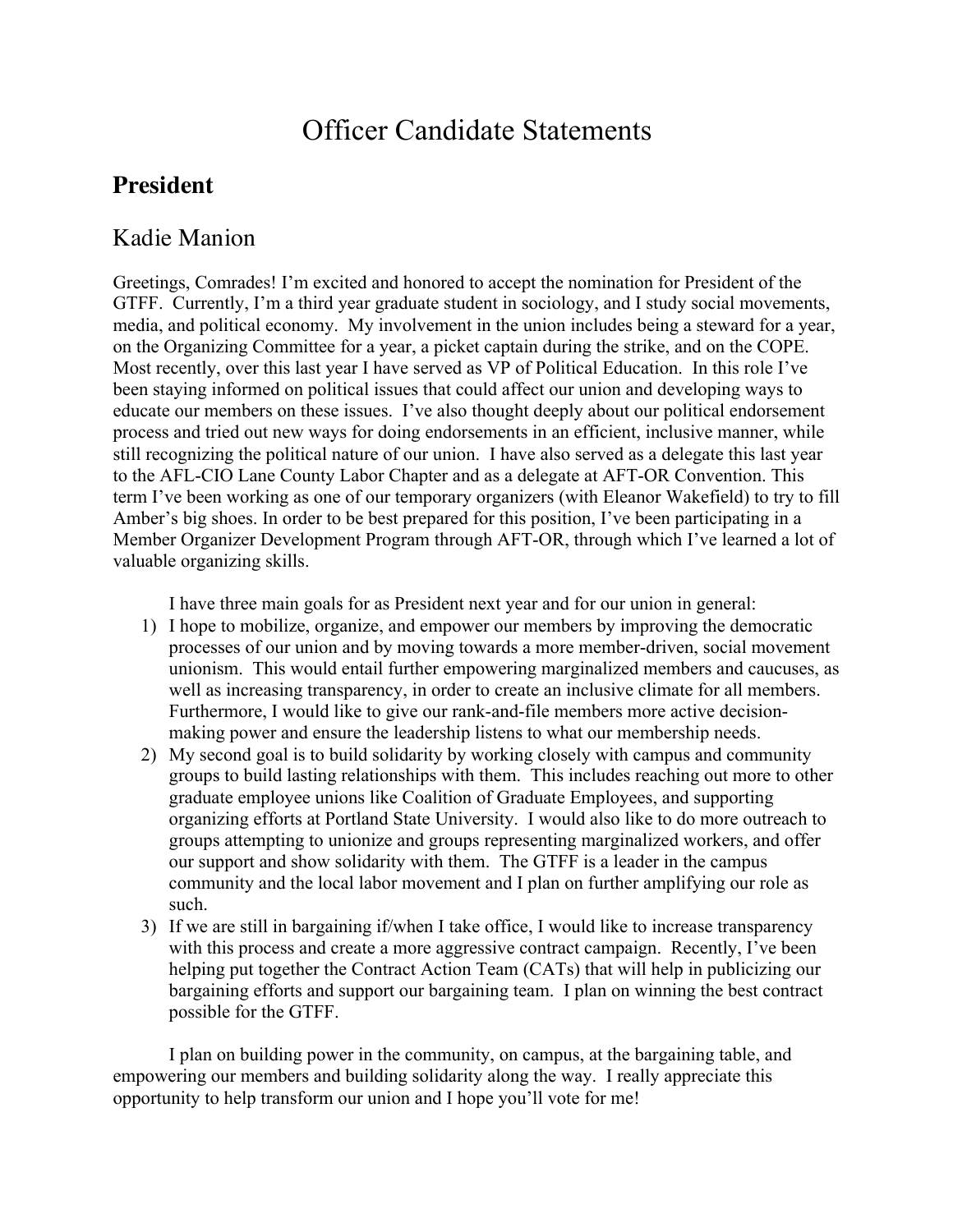In solidarity, Kadie Manion

## **VP for Grievances**

### Micah Black:

My name is Micah Black, and I'm a second-year doctoral student in the Department of Political Science. I'm currently the lead notetaker for the bargaining team, and also the interim VP of Grievances. I would love to continue serving in this position for the GTFF this following year. I have really enjoyed my time serving on the bargaining team, and it's given me a really close knowledge of the contract, which I believe is one of the most important aspects of serving as the Grievances Officer. My close knowledge of the CBA will be really helpful in ensuring that it is being followed! I'm also really enjoying serving as interim Grievances office, and my experience this term will be helpful if I am fortunate enough to be elected for next year.

## **VP for Equity and Inclusion**

### Nicole Francisco:

I am running for VP of Equity and Inclusion. As the current chair for the GEs of color caucus, former chair for the queer caucus, and member of the women's caucus and workers' caucus; I am very passionate about creating mechanisms within the union to empower and foster leadership from groups of traditionally marginalized voices. More broadly, instilling values of equity and inclusion is paramount to the mission of solidarity of the GTFF and unions more generally. I fully believe in the slogans that we shout out at the picket lines, like "when you take one of us on, you take all of us on" and "solidarity forever" and I intend to cultivate those values in the boardroom.

### **VP for Political Education**

### Lola Loustaunau:

#### Compañeros!

I'm Lola, a first year PhD Sociology student from Buenos Aires, Argentina. First, let me confess that one of the reasons why I choose to come to University of Oregon was the GTFF, because I've heard of your strength, your actions, your commitment. Since I was very young I've been involved in social justice movements and different labor organizations and was very excited about the possibility of being part of our union. As soon as I got to Eugene I started trying to find ways of participating and helping out in our organization, to build a strong union and create solidarity not only among GEs but throughout the community we are part of. For the past few months I have been a steward for the Sociology department, co-chair of the Workers' Caucus and lately I have been acting as a temporary co-chair of the International GEs Caucus. I have